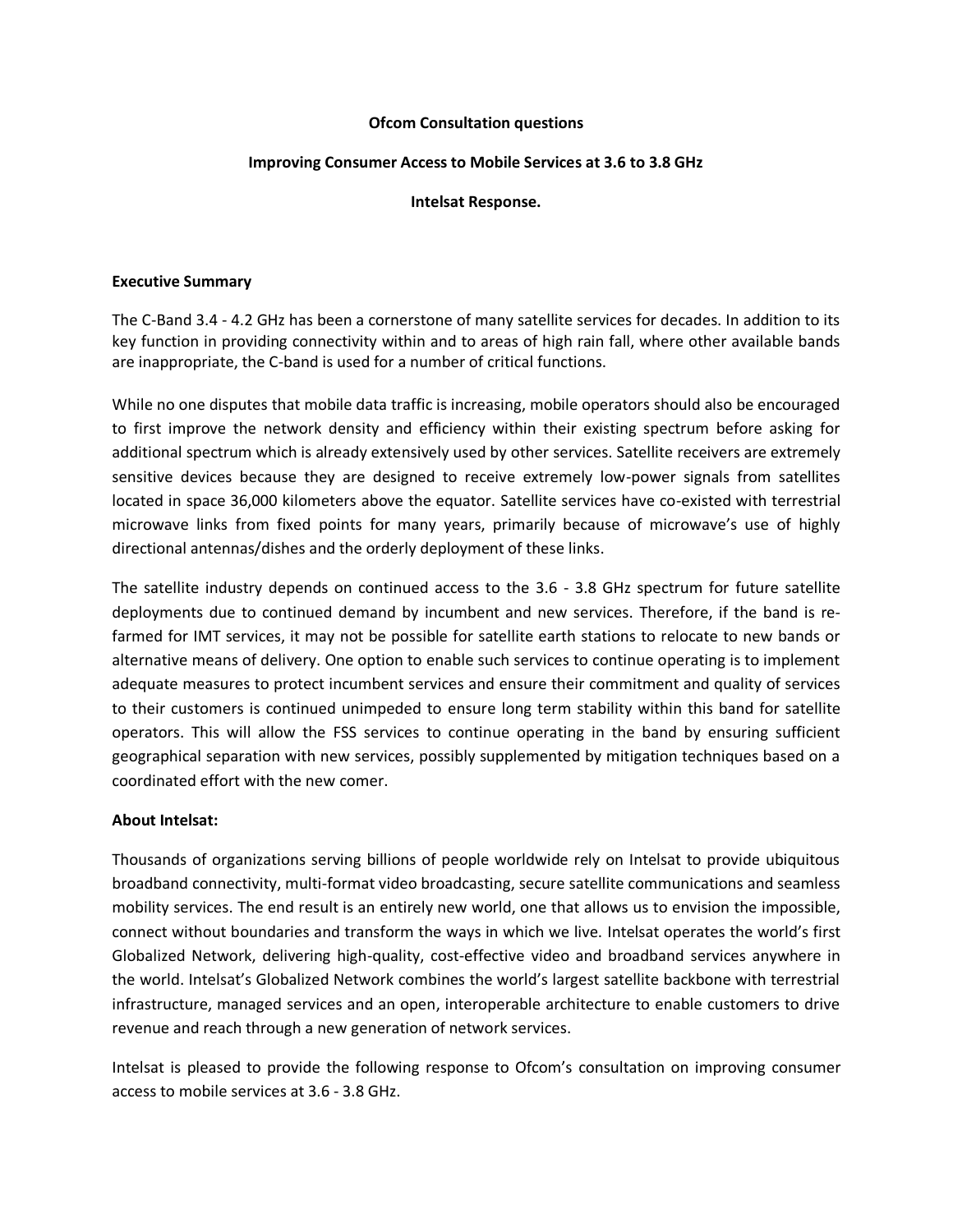### **Question 1: Do you have any comments on the use of the 3.6 to 3.8 GHz band by existing services?**

The 3.6 - 3.8 GHz band is currently used by several services including the Fixed Satellite Service (FSS). FSS Earth Stations (FSS-ES) are bringing significant economic benefit to the UK. In a world powered by demand for information, access to the internet has become increasingly important. Advances in access technology including the introduction of High Throughput Satellites (HTS) have made accessing the internet over satellite services a reality, resulting in further growth in data traffic using the 3.6 - 3.8 GHz spectrum due to the coverage attributes that C-band<sup>1</sup> provides today.

Satellite operators rely heavily on C-band because it has a number of advantages over other frequency bands. These advantages include:

- **Reach.** The large geographic coverage area of C-band satellite beams allows for whole regions or continents to be connected – resulting in a very cost-effective communications network.
- **Resilience.** C-band is resistant to rain fade. While services in higher frequencies sometimes experience degradation of their signal, services provided in C-band offer extremely high reliability, even during heavy rain.

These are key reasons why many UK companies use C-band spectrum to provide services globally, particularly into Asia, Africa and Latin America. C-band enables coverage of almost one third of the Earth with a single beam. Multiple continents can be covered simultaneously with a single C-band beam, which makes ideally suited for broadcast and cellular backhaul applications.

This brings strategic advantages to the UK because many global networks relies on UK gateway earth stations operating in the 3.6 - 3.8 GHz band, bringing expertise and data management services to the UK economy. This also has a strategic advantage to satellite operators, since one of the main reasons why such FSS-ES exist in the UK and elsewhere in Europe is due to the extensive and highly reliable fibre infrastructure. In fact, the UK is truly considered as one of the major fibre hubs in the world, which makes it ideally suited to be a satellite hub too.

Currently, 84 MHz of the 3.6 - 3.8 GHz spectrum band is assigned to UK Broadband (3605 - 3689 MHz) allocated along with satellite FSS services and Fixed Services (FS). Ensuring growth and coexistence without harmful interference amongst terrestrial wireless services and users in C-band 3.6 - 3.8 GHz between FS and FSS will become critical and should be considered a key priority for protection by Ofcom. This is not only a licensing issue but also an issue where appropriate regulatory mechanisms should exist to ensure regulatory certainty and transparency where dialogue between existing users and newcomers is encouraged and facilitated by Ofcom.

It is also important to note that ITU studies (ITU-R Reports M.2109, S.2199 and S.2368) clearly showed that sharing between IMT-Advanced systems and FSS in the 3.6 - 3.8 GHz frequency bands is not feasible/ possible in the same geographic area. Intelsat has long argued that the use of C-band by IMT systems in not practical. If however this band is to be made available for mobile broadband systems, then mobile broadband should be required to co-exist with FSS operations. Intelsat considers that a key

 $\overline{\phantom{a}}$ 

<sup>&</sup>lt;sup>1</sup> Satellite transmissions in C-band frequencies (3.4 - 4.2 GHz downlink and 5850 - 6700 MHz in the uplink)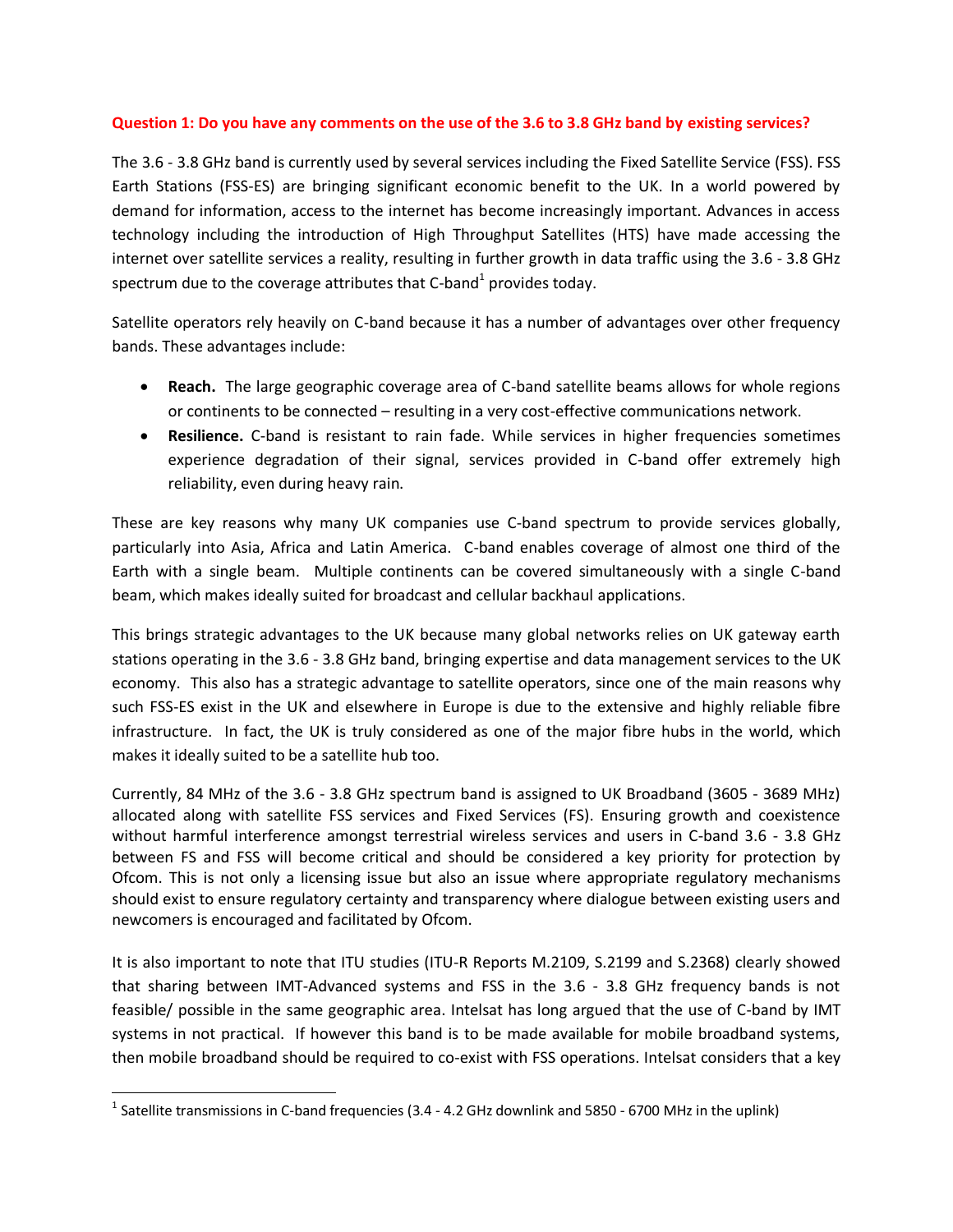priority is the continued sustainable and viable spectrum access to the 3.6 - 3.8 GHz band for the FSS to deliver existing and planned services. The satellite industry continues to grow and innovate, and this requires continued access to the spectrum it currently uses. It is therefore imperative that the needs of the satellite communications industry for viable access to C-band spectrum as allocated by the ITU must be taken into account by Ofcom.

## **Question 2: Do you agree with our identification of a trend towards the use of mobile in the 3.6 to 3.8 GHz band?**

We recognise that Ofcom plans to make the 3.6 - 3.8 GHz band available for mobile broadband, which is in part driven by the European Commission adopted Decision in 2008/411/EC, amended by Decision 2014/276/EU Decision related to the band 3.4 - 3.8 GHz. This Decision seeks to harmonise the conditions for the availability and efficient use of the 3.4 - 3.8 GHz frequency band for terrestrial systems a shared basis. Intelsat notes that Ofcom has made explicit reference to this EC Decision in Annex 6 of the consultation document. ("Any award of the 3.4 GHz to 3.8 GHz band has to be compliant with the Commission Decision." From paragraph A6.32)

While we take a pragmatic approach to the identification the 3.6 - 3.8 GHz band for mobile services, we emphasize that, Article 1 of the EC Decision states: "This Decision aims at harmonising, without prejudice to the protection and continued operation of other existing use in this band, the conditions for the availability and efficient use of the 3.4 - 3.8 GHz band for terrestrial systems capable of providing electronic communications services."

Article 2 of this Decision repeats: "Without prejudice to the protection and continued operation of other existing use in this band, Member States shall designate and subsequently make available, on a nonexclusive basis the 3.4 - 3.8 GHz frequency band for terrestrial electronic communications networks, in compliance with the parameters set out in the Annex...". On this basis, Option B proposed by Ofcom appears to be inconsistent with the requirements of this Decision.

The designation and making available of the 3.4 - 3.8 GHz band in accordance with the Commission Decision recognizes the fact that there are other existing applications within these bands, such as FSS. Further, the Commission Decision does not preclude the future use of these bands by other systems and services to which these bands are allocated in accordance with the ITU Radio Regulations (designation on a non-exclusive basis). In consideration of the requirements of the EC Decision, only Option A proposed by Ofcom appears to be consistent. Option B as proposed by Ofcom does not appear to be consistent with the requirements of this Decision.

In any case, for existing users with a Permanent Earth Station (PES) authorization, Option A (the Retain option) is better than Option B (the Remove option). However, it is unclear as to what extent the licensing fees would change if option A is adopted. Depending on the methodology used for calculating the licensing fees, there is a potential for a very high increase in licensing fees for existing FSS PES users. If the fees are excessive, both options would ultimately have the same effect – to remove FSS earth stations from the band - contrary to the requirements of the EC Decision, leading to having a negative impact on the overall benefits from use of the band in the UK.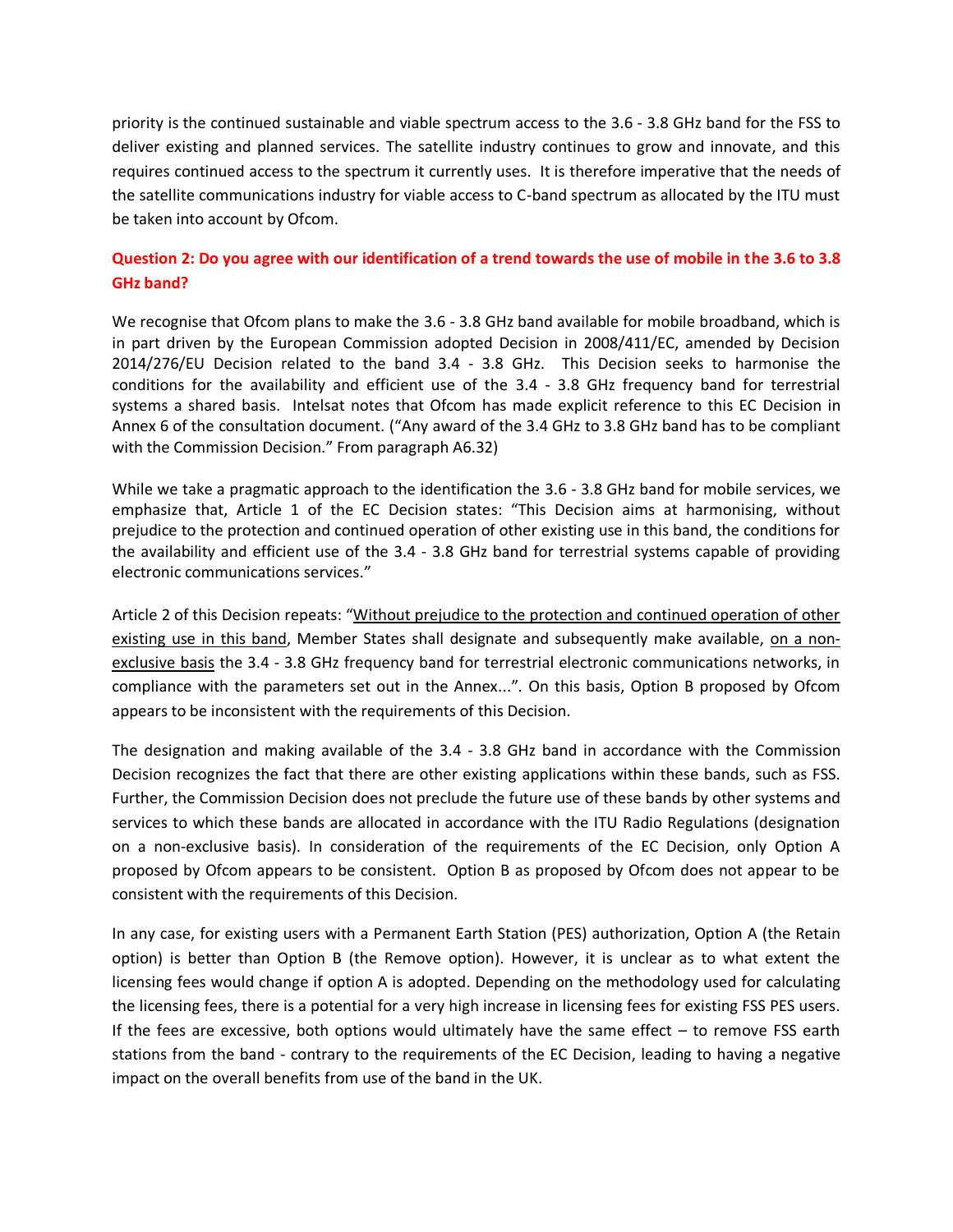## **Question 3: Do you agree with our high level proposal to make 116 MHz within the 3.6 to 3.8 GHz band available for mobile and 5G services, bearing in mind our statutory duties and the high level trends we have identified?**

This consultation proposes to make the upper part of the 3.6 - 3.8 GHz available for future mobile services including 5G. This would entail awarding the remaining 116 MHz of the band for mobile use which is not assigned to UK Broadband. Whilst we acknowledge Ofcom's intention here, we do like to emphasize that this identification should not preclude the use of this frequency band by any application of the services to which the band is allocated and does not establish priority in the ITU Radio Regulations.

In addressing issues of spectrum management, Ofcom operates under a legal and regulatory framework which is set out in more detail in Annex 6 of this consultation. In pursuit of these policy objectives, Article 8 of the Framework Directive (as part of the EU regulatory framework on electronic communications) requires Ofcom to apply objective, transparent, non-discriminatory and proportionate regulatory principles by (amongst other things) ensuring that, in similar circumstances, there is no discrimination in the treatment of undertakings providing electronic communications networks and services; safeguarding competition to the benefit of consumers; and promoting efficient investment and innovation in new and enhanced infrastructures. Some of these policy objectives are reflected in the 2003 UK Communications Act (as amended).

Therefore, allowing the coexistence with incumbents such as FSS-ES, as opposed to the two options as proposed by OFCOM, we believe, will result in a more efficient use of the spectrum and greater benefits for UK citizens and consumers. We also believe that making this band available on a shared basis amongst mobile service operators has the potential to help fulfil Ofcom's duties regarding competition and innovation.

### **Question 4: Do you agree with our general approach regarding spectrum currently licensed to UK Broadband?**

UK Broadband already provides terrestrial electronic communications services in this band, and by authorising their current use on a shared basis with respect to FSS earth stations, Ofcom has essentially complied with the decision on harmonisation in the 3.4 - 3.8 GHz band. We note that UK Broadband has stated that they intend to expand their services, to include future mobile broadband services. But the same is also true with FSS services as they look to innovate and expand their services.

## **Question 5: Do you agree with our assumptions, methodology, and conclusions with regards to potential coexistence between mobile and existing fixed links and satellite earth stations? Please refer to annex 5 for further details.**

We agree with the proposal for adopting two different interference thresholds to equate for long term and short term threshold. However, we would like to point out that based on the results shown in Table 3 of Annex 5, these only indicate possible interference to FSS-ESs that are in close proximity to London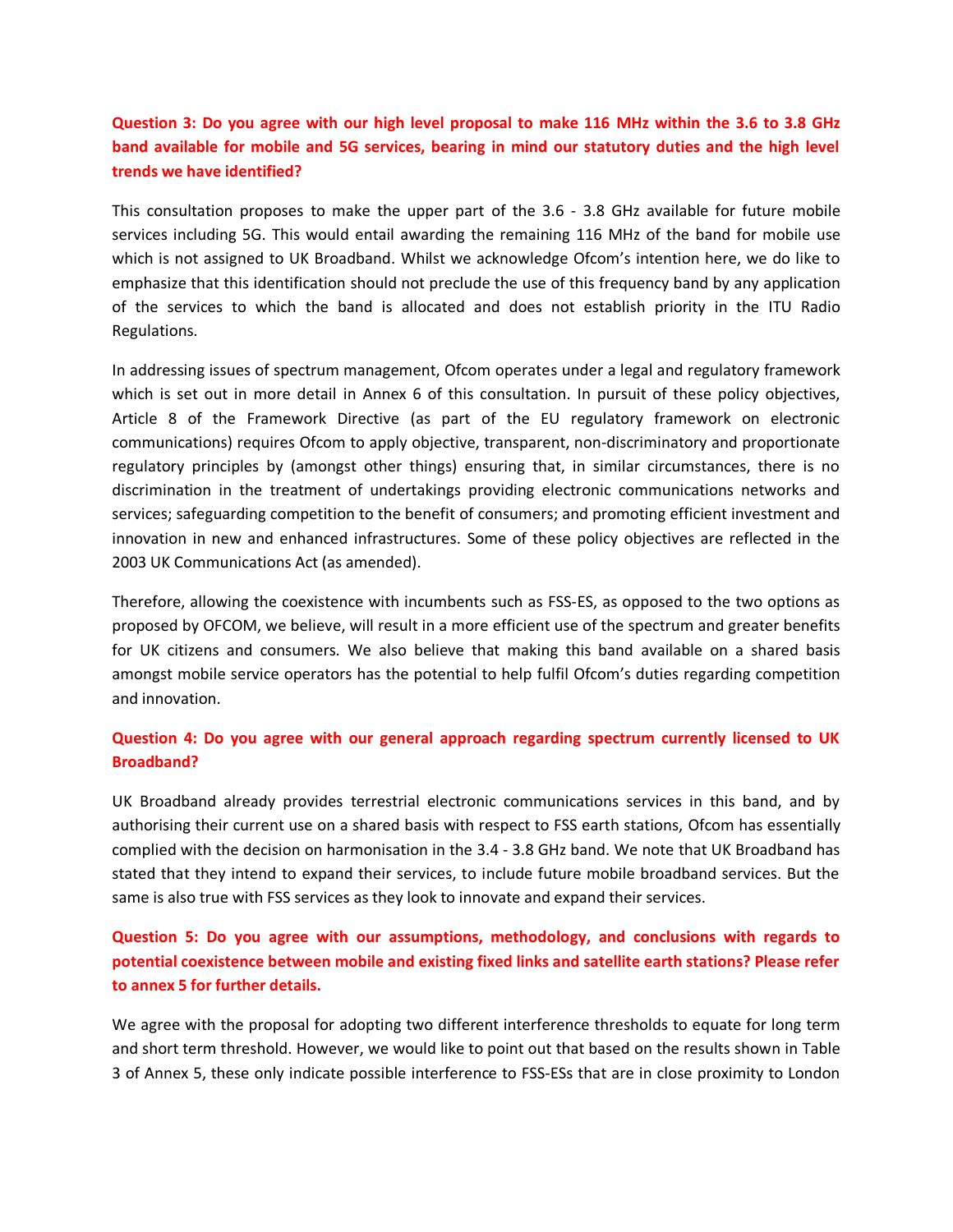but do not provide a full accurate assessment and characteristics of other FSS-ES deployments across the UK.

We also note with interest that the Transfinite analysis shows that there is potential to deploy small cells reasonably close to satellite earth stations on a co-channel basis, provided that adjustments are possible for the location of the base stations and for the antenna orientation. We believe that the right level of geographical separation and other mitigations can reduce the burden on mobile deployment while ensuring regulatory compliance with interference management criteria. For many years the mobile community has been seeking access to this band on the basis that they can share with FSS earth stations, so the onus should be on the mobile operators to take the necessary actions to ensure that they can meet the interference criteria.

Such an approach could be adopted by Ofcom, where a realistic geographic separation is applied, but on a case by case basis where geographical separation is calculated taking into account the actual operational parameters of the earth station and the base station (e.g., earth station elevation angle, orientation of base station, actual power levels, etc.) Other elements that could be incorporated into this alternative method are the mitigation techniques proposed by Transfinite like site shielding or antenna dimensioning at the satellite earth stations. Such measures could be effective in optimising the deployment of small cells in the vicinity of earth stations. However, it must be noted that such a mitigation techniques are not be possible in bands above 3.8 GHz where the use of FSS-ES is much more extensive.

Last but not least, it is equally important that FSS-ES operating in the adjacent 3.8 - 4.2 GHz band are also protected from interference from new terrestrial wireless systems. The EC Decision referred above states in para 3 of Article 2 that: "Member States shall ensure that networks referred to in paragraphs 1 and 2 give appropriate protection to systems in adjacent bands".

### **Question 6: Do you have a view on any of the two options we identified?**

Intelsat believes that both options do not fully address the concern of the FSS-ES operators. While we would prefer to have Option A (or a modified solution) we are not sure what the reviewing of licensing fees would mean for this option. Presumably it could mean higher licensing fees which penalize FSS incumbents that. High licensing fees will indirectly force incumbents to migrate out of the band to seek other bands with lower fees.

We would support Ofcom if it decides to adopt Option A, provided that new mobile licenses are subject to terms and conditions aimed at preventing interference to existing licensed satellite earth station receivers that are recognized under PES licenses and RSA.

Ofcom suggests (para 9.8) that this policy "would likely be combined with policies that could eventually allow for more extensive use of mobile resulting from incremental reductions in usage in this band by fixed links and satellite earth stations". While we would accept a policy under which an earth station licensee could *voluntarily* accept a "lower benchmark spectrum quality", we would oppose any policy with mandated acceptance of lower spectrum quality for earth station operators. If coexistence is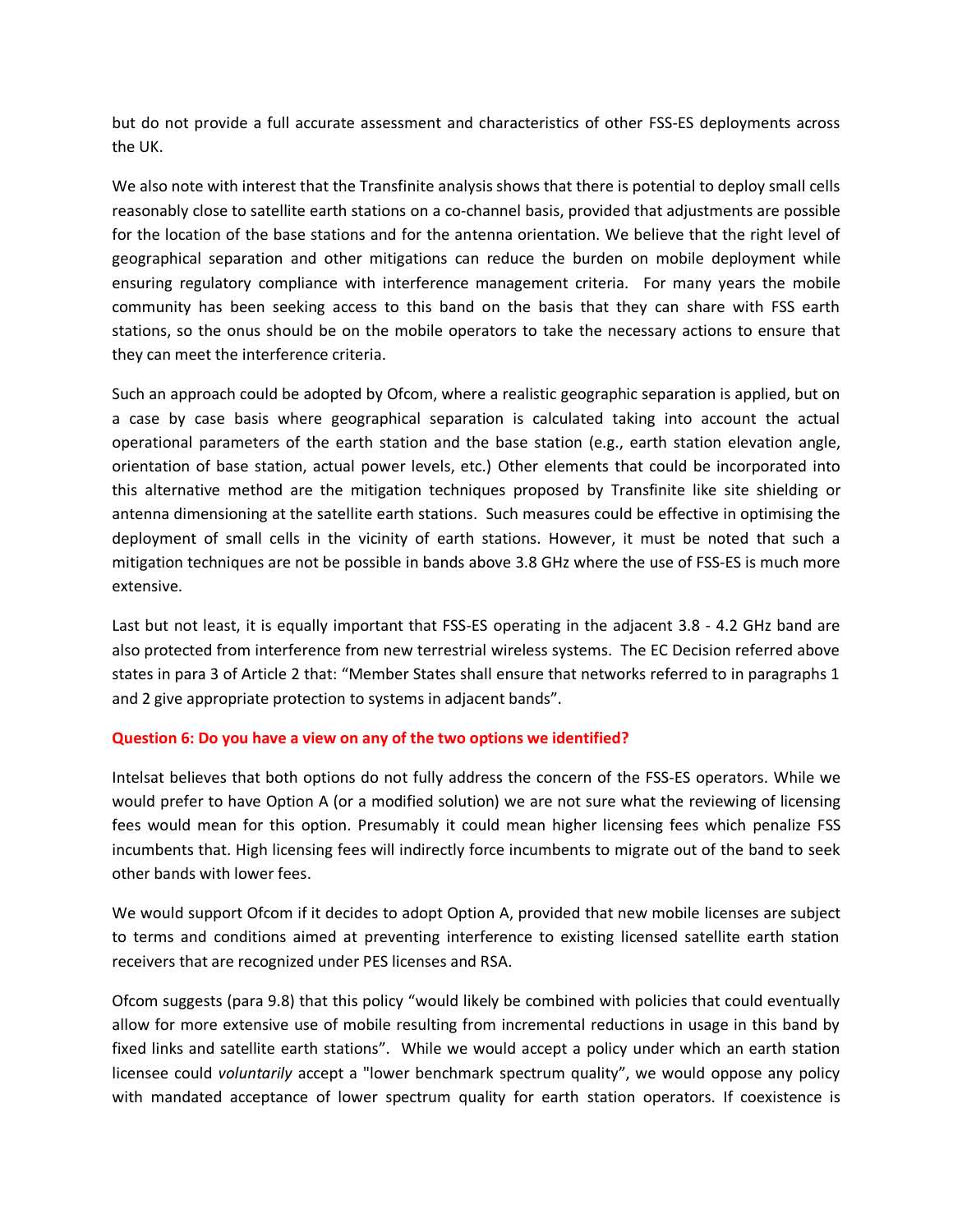possible and the geographical separation is adequate, there is no need to adopt a policy of incremental reduction as in effect this would tantamount to choosing Option B. If interference is mitigated then FSS and MS services should be allowed to operate together within the band and fulfil Ofcom's stated goal of efficient use of spectrum.

As for Option B, Intelsat believes to be an overreaching proposal by Ofcom as it goes against Ofcom's statutory duties to protect incumbent services and encourage competition, and it may be contrary to the requirements prescribed by the EC Decision. One must note that receive earth stations often cannot dictate to select which frequency to use out of 3.4 - 4.2 GHz range because this is ultimately determined by the uplink frequency which may be determined by the operators of the transmitting station. So while theoretically it may be possible to relocate a signal from one frequency to another, in practice, this may not be readily possible due to factors that may not be under the control of the receive earth station licensee.

# **Question 7: Do you have any quantitative evidence on the costs and benefits associated with the options? This include costs for existing users and/or consumers of existing services associated with potential changes, and benefits to UK consumers in gaining access to mobile services in this band.**

Intelsat is aware of studies presented by the mobile community which suggest that very high economic benefits would arise from the use of the C-band by terrestrial mobile systems. Intelsat would like to bring to the attention of Ofcom a study conducted by VVA, a Brussels-based consultancy. The study concluded that the claims made by Plum and Frontier Economics (other consultancy firms retained by the mobile industry) on the cost and benefit of making C-band available for mobile IMT services were based on key methodological flaws, including:

- The impact on existing C-band users and the stakeholders they serve is ignored;
- Economic benefits are exaggerated by using the 2.6 GHz auctions a band with different characteristics - as a benchmark for the valuation of C-band spectrum rather than using the 3.5 GHz auctions, which would be much more relevant;
- Country-specific economic indicators were inaccurately applied to other countries with profoundly dissimilar economic situations. Such overreaching generalizations lead to inflated spectrum valuations for those countries used as case studies. These generalizations were further exacerbated when figures were extrapolated. These two errors generate a multiplier effect that leads to further overestimating the economic benefit of allowing mobile to operate in C-band;
- Efficiency gains derived from the usage of alternative access technology methods to provide capacity are expressed qualitatively but they are not quantified. Furthermore alternative options to C-band for spectrum usage are ignored.

For Ofcom's reference the result of the study conducted by VVA Brussels can be found at VVA Brussels website<sup>2</sup>. A closer look at the methodology by VVA shows that recent studies about mobile services ignore the cost of disruption or loss of services for sectors that get evicted to make room for mobile,

<sup>2&</sup>lt;br>2 [http://www.vva.it/content/Upload/cband\\_study.pdf,](http://www.vva.it/content/Upload/cband_study.pdf) last visited on 22. Nov. 2016